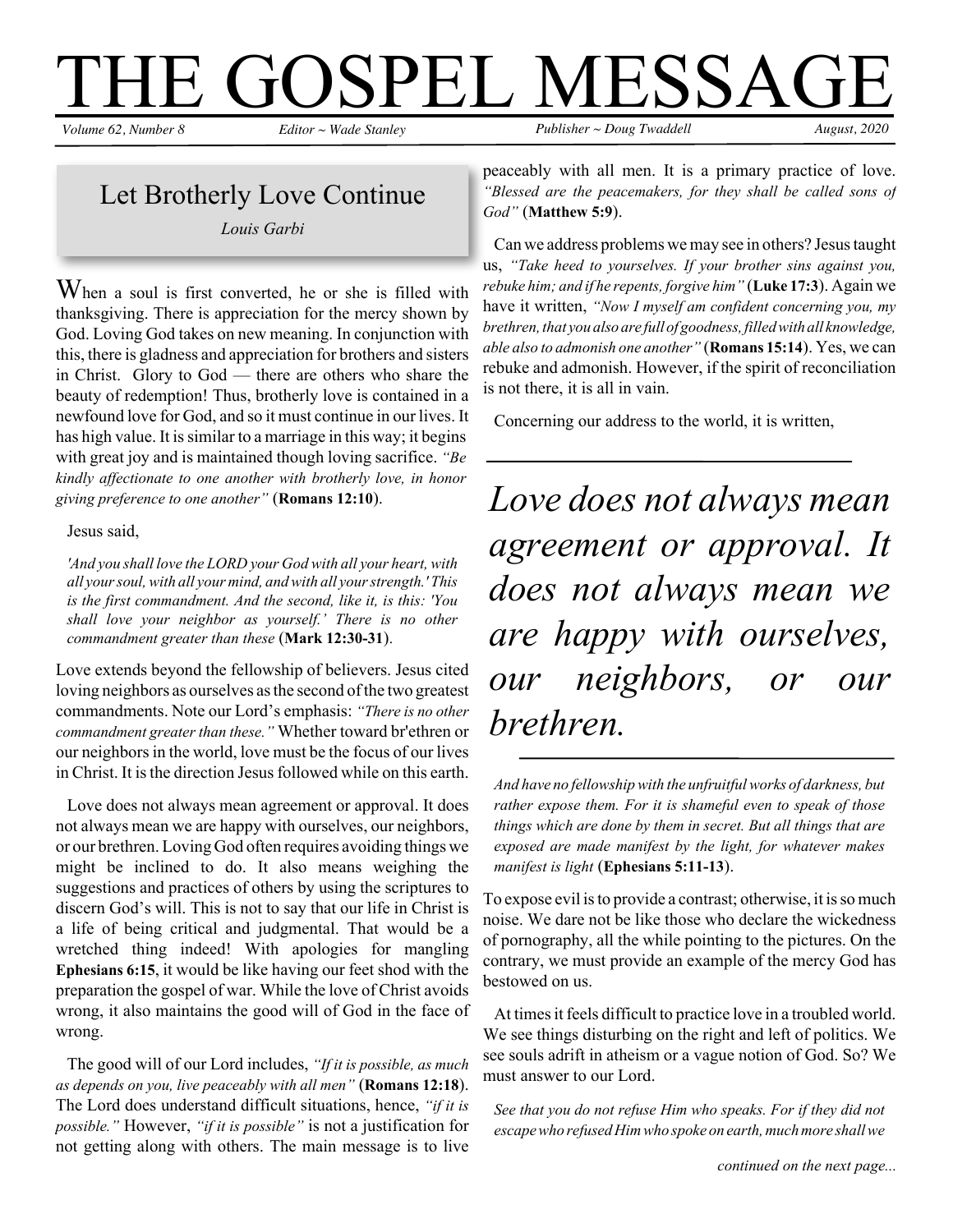*not escape if we turn away from Him who speaks from heaven, whose voice then shook the earth; but now He has promised, saying, "Yet once more I shake not only the earth, but also heaven." Now this, "Yet once more," indicates the removal of those things that are being shaken, as of things that are made, that the things which cannot be shaken may remain. Therefore, since we are receiving a kingdom which cannot be shaken, let us have grace, by which we may serve God acceptably with reverence and godly fear* (**Hebrews 12:25-28**).

Our world around us is shaking. We are called to stand upon that which cannot be shaken. Therefore –

*Do all things without complaining and disputing, that you may become blameless and harmless, children of Godwithout fault in the midst of a crooked and perverse generation, among whom you shine as lights in the world, holding fast the word of life, so that I may rejoice in the day of Christ that I have not run in vain or labored in vain* (**Philippians 2:14-16**).

So wrote the man who endured beatings, imprisonment, and all manner of troubles from a world of opposition.

Brotherly love and loving our neighbor as ourselves seem close, almost the same. There is a distinction, in that brotherly love is a direct result of salvation. It comes from our being a part of God's family, *"the Beloved"* (**Ephesians 1:6**). We have a shared identity and appreciation. Whereas loving our neighboristheministry ofChristto aworld in need: *"Love does no harm to a neighbor; therefore love is the fulfillment of the law"* (**Romans 13:10**).

For the sake of all, love means appreciating others for the goodness they possess, or the potential for goodness which everyone has. It means trying to understand others – to see their point of view, then to act accordingly. We must leave the condemnation of others to God. It is not our place. In light of the ministry of Jesus, we can say that even Jesus sustains the hope ofreconciliation to all without condemnation. Don't you think Hisintent was on what we could become (our potential) rather than what we were? Didn't that make our salvation possible? *"For God did notsend His Son into theworld to condemn the world, but that the world through Him might be saved"* (**John 3:17**). *"And if anyone hears My words and does not believe, I do not judge him; for I did not come to judge the world but to save the world"* (**John 12:47**).

When the scripture says, *"Let brotherly love continue,"* there is a need to keep the focus clear. When we came out of the water of baptism, love wasthe spiritual condition we emerged in, the new scene. As we continue, we must be conscientious about such things in order to stay alive in Christ.

> ~ garbi14@gmail.com expected to. *~ 124 Locust St., Barnett, MO 65011-1004*

# Election Year

*Rick Sparks*

EDITOR'S NOTE: *This article originally appeared in the April 2012 issue of The Gospel Message. Brother Rick gave your editor permission to reprint the article. Though over eight years have passed, the message remains true and relevant. Your editor prays the church will heed the call of Scripture as well as the wise recommendations of our brother.*

Given the nature of man, government is better than no government. Not only is our government better than no government--it could be a lot worse, and still be better than no government. When we leave our homes to assemble with the saints, we have a reasonable expectation that when we return home, we will find things as we left them. If we had no government, that expectation would not be nearly so reasonable. The end of the book of **Judges** showsthat anarchy is not pretty.

Paul shows in **Romans 13** that civil government is ordained by God with its own definite duties. The Roman letter was written during the reign of Nero, the acme of cruelty. Yet Paul teaches us to be subject to even such a government.

Most of our readers are in the United States, where we have some voice in our government, and where we are now in the increasing heat of a presidential election year. This can be a distressing and divisive time in some congregations.

We need to remember that the form of government or the political situation under which we find ourselves is not the primary concern of our lives. Our kingdom is not of this world. Our citizenship is in heaven. Our secondary citizenship on this earth has its place, and its place is second — a distant second. We must not ascribe to it more weight than it carries. We are not politically dependent.We can live a godly life and be saved under any political system man can devise.

David had the most perfect political system available on earth in his day. He was in the kingdom of God on earth, and he was the king. He was the policy maker, and he was in control. All he had to do was follow God's laws, and he had free rein to do so. But he still used his office to facilitate adultery, murder and cover-up. Having the best political system on earth at the time was no guarantee for David.

Daniel, by contrast, was a slave taken away from home at a young age. He was subjected to the political vagaries and vicissitudes of one idolatrous foreign power after another. Though he had every social and political excuse to fail, we're never told that Daniel did. We can serve well and please God no matter what government we live under. And we are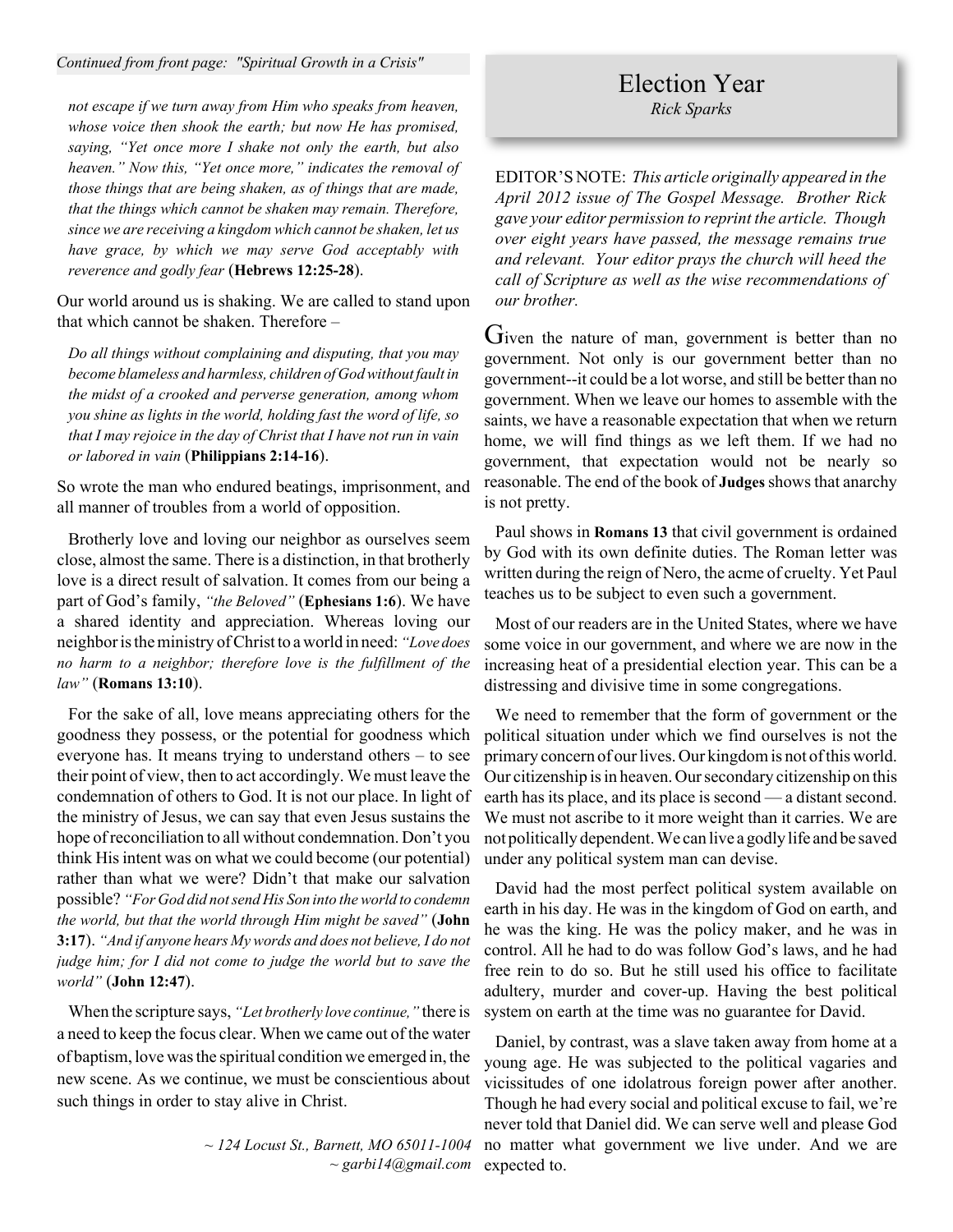Though it is a secondary citizenship, we in the United States do love our wonderful country. I put my hand over my heart, and pledge allegiance to our flag. I get goose bumps when we sing our national anthem. I believe that the United States of America was providentially established by God on this continent at a specific time for a specific reason. We who are citizens of it are among the most blessed people ever to have lived. Unto whom much is given, of him shall much be required.

It is our obligation as the church to teach the Bible. The Bible light will expose the political corruption of man. It is our obligation asthe church to pray for our country.It is yourright as a Christian and as an American to legally and peacefully protest to bring about change.

I caution you not to polarize one another in the church over political issues.I have been guilty ofthisin the past, to no good end. Do not set at nought a brother for whom Christ died over these differences.

I believe in having strong, well-considered convictions, being fully persuaded in your own mind. I also believe in

*We don't change things primarily by legislation, but by persuasion, repentance and conversion. We preach the gospel and change the world one life at a time.*

keeping the unity of the Spirit in the bond of peace. I have been guilty of flippantly making public political statements that I shouldn't have made. It was unnecessarily polarizing in the church.

The church is above and beyond politics. My kingdom is not of this world. The church as such does not endorse political candidates. The church is not in that business.

If you as an individual decide to run for office, I believe you have that right. But don't campaign in the assembly, and don't expect all your brethren to vote for you.

When did the Apostle Paul try to change the politics of Rome? In the New Testament, the main concern was not for a particular country.Jesus didn'ttry to change things politically. He knew that a changed world would be brought about by changed people. So he got beneath the superficial, and he worked on the hearts of people.

We don't change things primarily by legislation, but by persuasion, repentance and conversion. We preach the gospel and change the world one life at a time. When people believe the Bible, they tend to live, and vote, according to the teach-

ing of the Bible.

I don't know what the future holds politically, but I know Who holds the future spiritually. Our Lord has given us a citizenship worth living for and worth dying for.

> *~ 13118 S. Harris Rd., Greenwood, MO 64034-9730 RichardLeeSparks@aol.com*

### Influence *Tom Allen*

 $\Upsilon$  ou, too, can be an influencer! Sometimes we believe we are too unimportant or insignificant to influence the actions or beliefs of another individual. We may think no one will pay any attention to what I have to say or what I do. However, nothing could be further from the truth.

It is true that some people may have a greater sphere of influence than others, but there is no one who has no influence at all. We all have some influence or effect on other people. That influence can take different forms as we live our lives. We influence others with our speech, with our actions and with our lives. People listen to what we say and how we say it and what kind of person we are. They see what we do and determine what is important to us. They may look at our lives and modify their lives based on what they see in us. We will have an influence on others. The questions we need to answer are:

- 1. What kind of influence are we?
- 2. What kind of influence do we want to be?

I believe, as Christians, we all want to be an influence for good. We want people, seeing our lives, to see the influence Jesus has had on us. We hope they see us conducting our lives similar to the way Jesus handled the issues He faced while here on earth. We know:

- He was gentle **Matthew 11:29**
- He was humble **Philippians 2:8**
- He was forgiving **Luke 23:34**
- He was merciful **Hebrews 2:17**
- He was just **Zechariah 9:9**
- And to sum it up, He was righteous **Isaiah 53:11**

What kind of influence would we be if people could see those same characteristics in us?

Then there is the other side of the coin. There have been other Bible characters who did not have an influence for good, rather an influence for evil. When we study the kings that reigned over Israel after the death of Solomon, we find that most of those leaders influenced their people, but not in a good way.